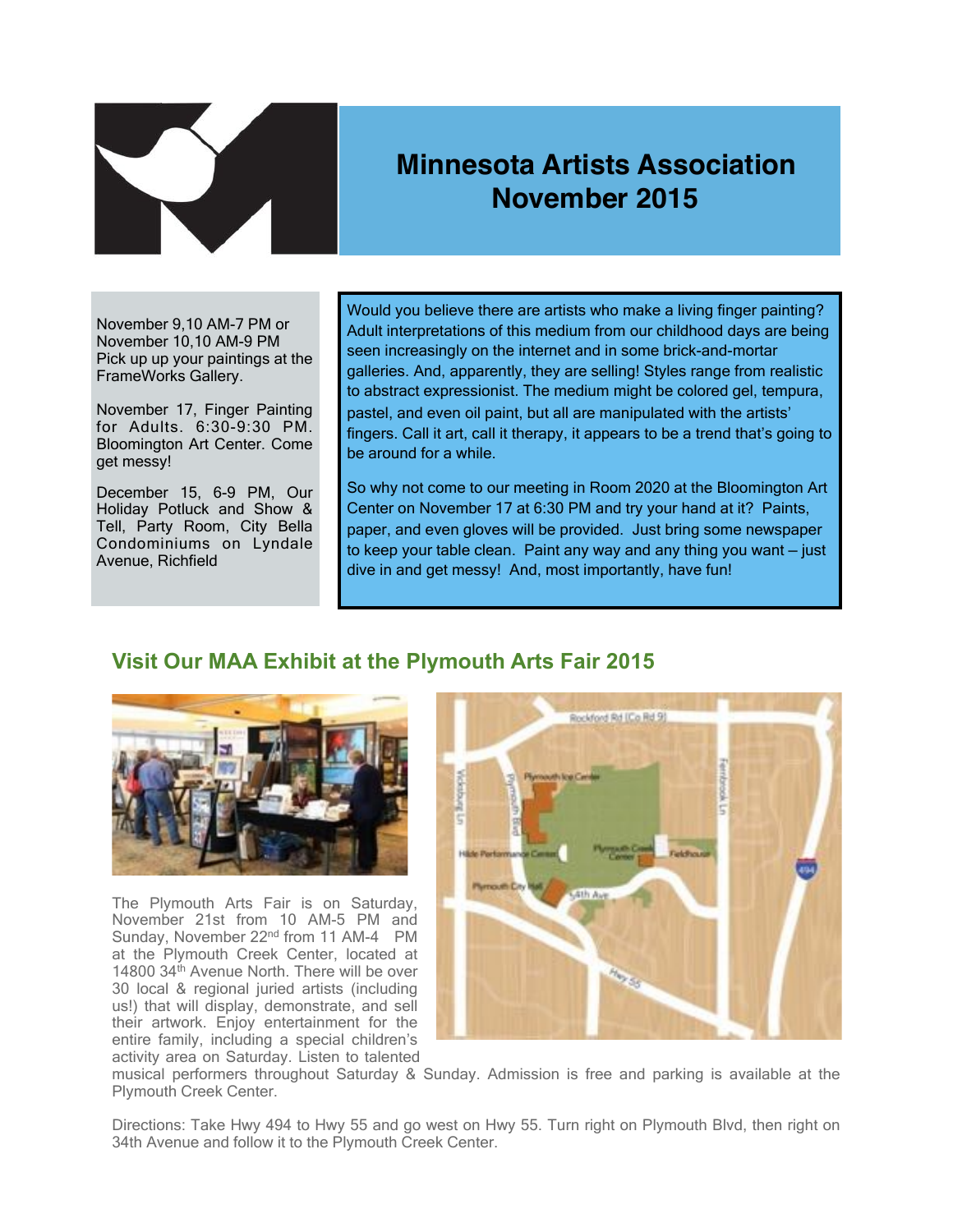## Permission By Terrie Christian



Cal DeRuyter, our demo artist for October, shared with us how at first he did not particularly enjoy working with watercolors. In fact, it was no fun at all. An important turning point for him was a workshop he took years ago from Skip Lawrence, who gave him permission to have fun. Cal described how all of the rules he was learning early in his watercolor life were not working for him. As a result of Skip's observation, Cal was able to get to a place of experimenting for himself and he discovered that he likes to paint directly from the tube without a palette, he likes blooms, he paints with non-watercolor brushes, and he likes Kilamanjaro paper that holds up to a lot of scrubbing to get the affect he likes.

Skip also told Emmy White years ago that he wanted her to paint without photo reference. That changed Emmy's life, and she began painting very much out of her memory in a colorful abstract way. She now paints from life and memory but photo references are a thing of her past.

Years ago, I started at the Atelier and did portraits for years. I was proud of my ability to draw and paint watercolor portraits and had feedback that affirmed my ability including a top prize from another group for one of my paintings. But, I was not having much fun and found it to be stressful. One day I realized for myself that my art should be more about having some fun. I gave myself permission to go my own way. I had taken Marian Alstad's class "Beyond the Beginner," and one lesson she gave was to put down paint without a plan, and then look at what was there and if there was something we saw, to develop that. It was one of the most fun things I had done. I reflected on that and started to experiment. I am still doing that process. Sometimes I see things and other times a viewer will tell me what they see in my paintings that I do not see. But when others tell me, their vision often becomes obvious. This is one of many fun parts of abstract painting for me. Sometimes I also plan representational ideas that tell me things about myself that I did not see before the painting came out. My rabbit series is an example.



Like Cal, I too like blooms, and I also have thrown away the rule that I must mix my own black. Mostly, I use sharpie permanent markers. I was interested to hear that Cal says Fabriano paper is also very durable, and my favorite is Fabriano hot press.

If late 19th century artists did not give themselves permission to go a new way, Impressionism would have never happened. Last month, we shared a meeting with other groups where Joe Paquet talked about leaving inorganic ideas behind and allowing ourselves to follow our own organic path. For me, allowing myself to break the rules and do art because it is something that feeds me creatively has been an important part of life. We get many helpers along the way who can give us a clue that can cause us to change.

Are you sticking with rules, using materials that are everybody else's lead, or are you allowing yourself to experiment. Are you playful or is this a chore? What discovery about yourself as an artist is waiting for you? Do you let yourself just have fun? Allow the child in you to come out. That may just be your best success!

Welcome new member Barbara Guhanick!